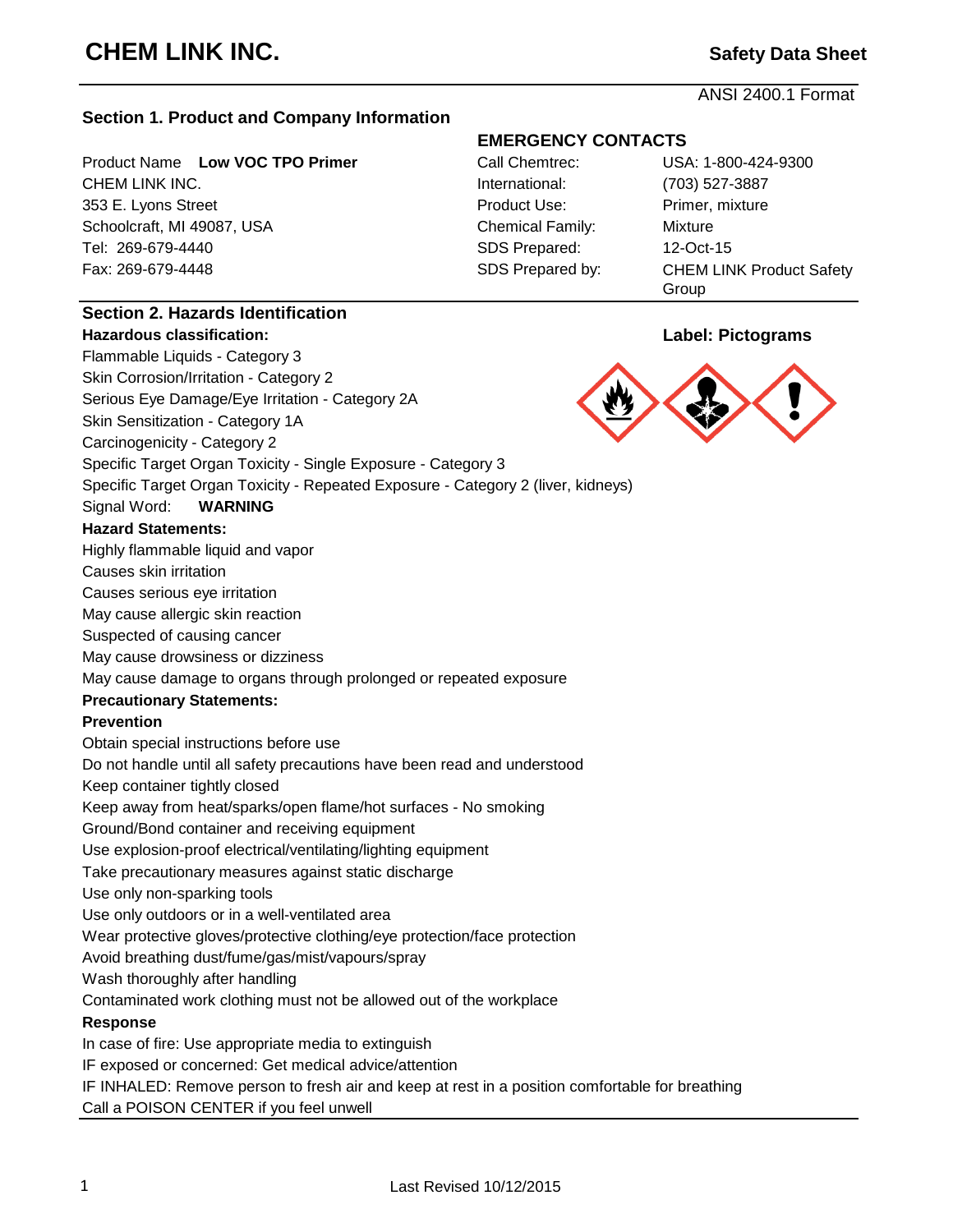# **CHEM LINK INC.** *Safety Data Sheet*

**Low VOC TPO Primer**

#### **Section 2. Hazards Identification Response (continued)**

IF IN EYES: Rinse cautiously with water for several minutes. Remove contact lenses, if present and easy to do. Continue rinsing

If eye irritation persists: Get medical advice/attention

IF ON SKIN (or hair): Remove/take off immediately all contaminated clothing. Rinse skin with water/shower

If skin irritation or rash occurs: Get medical advice/attention

Take off contaminated clothing and wash before reuse

Specific treatment (see label)

#### **Storage**

Keep container tightly closed

Store in a well-ventilated place. Keep cool

#### Store locked up

# **Disposal**

Dispose of contents/container in accordance with local/regional/national/international regulations

Carcinogenicity: This product contains a component known in the state of California to cause Cancer. Toluene

#### **Section 3. Composition / Information on Ingredients HAZARDOUS INGREDIENTS**

| <b>Ingredient Name</b>                      | <b>CAS Number</b>   | Concentration |
|---------------------------------------------|---------------------|---------------|
| Solvent naphtha, petroleum, light aliphatic | 64742-89-8          | $10 - 30%$    |
| Isophorone Diisocyanate                     | <b>Trade Secret</b> | $0.5 - 1.5%$  |
| Toluene                                     | 108-88-3            | $3 - 7%$      |
| Chlorinated polypropylene                   | <b>Trade Secret</b> | $0.1 - 1%$    |
| <b>PCBTF</b>                                | $98 - 56 - 6$       | 60-100%       |
| Isophorondiamine-isobutyraldimine           | <b>Trade Secret</b> | $0.1 - 1%$    |

# **Section 4. First Aid Measures**

# **Description of Necessary Measures**

IF exposed or concerned: Get medical advice/attention.

# **Inhalation**

Remove person to fresh air and keep comfortable for breathing. Call aPOISON CENTER or doctor if you feel unwell.

# **Skin**

Remove/take off immediately all contaminated clothing. Rinse skin with water/shower. If skin irritation or rash occurs: Get medical advice/attention.

# **Eyes**

Immediately flush eyes with plenty of water for at least 15 minutes. Remove contact lenses, if present and easy to do. Continue rinsing. If eye irritation persists: Get medical advice/attention. Take off contaminated clothing and wash before reuse.

# **Ingestion**

If swallowed, get medical attention.

# **Indication of any immediate medical attention and special treatment needed**

Treat symptomatically and supportively.

# **Most Important Symptoms/Effects**

# **Acute**

Causes skin irritation. Causes serious eye irritation. May cause allergic skin reaction. May cause drowsiness or dizziness.

**Delayed:** May cause allergic skin reaction. Suspected of causing cancer. May cause liver and kidney damage.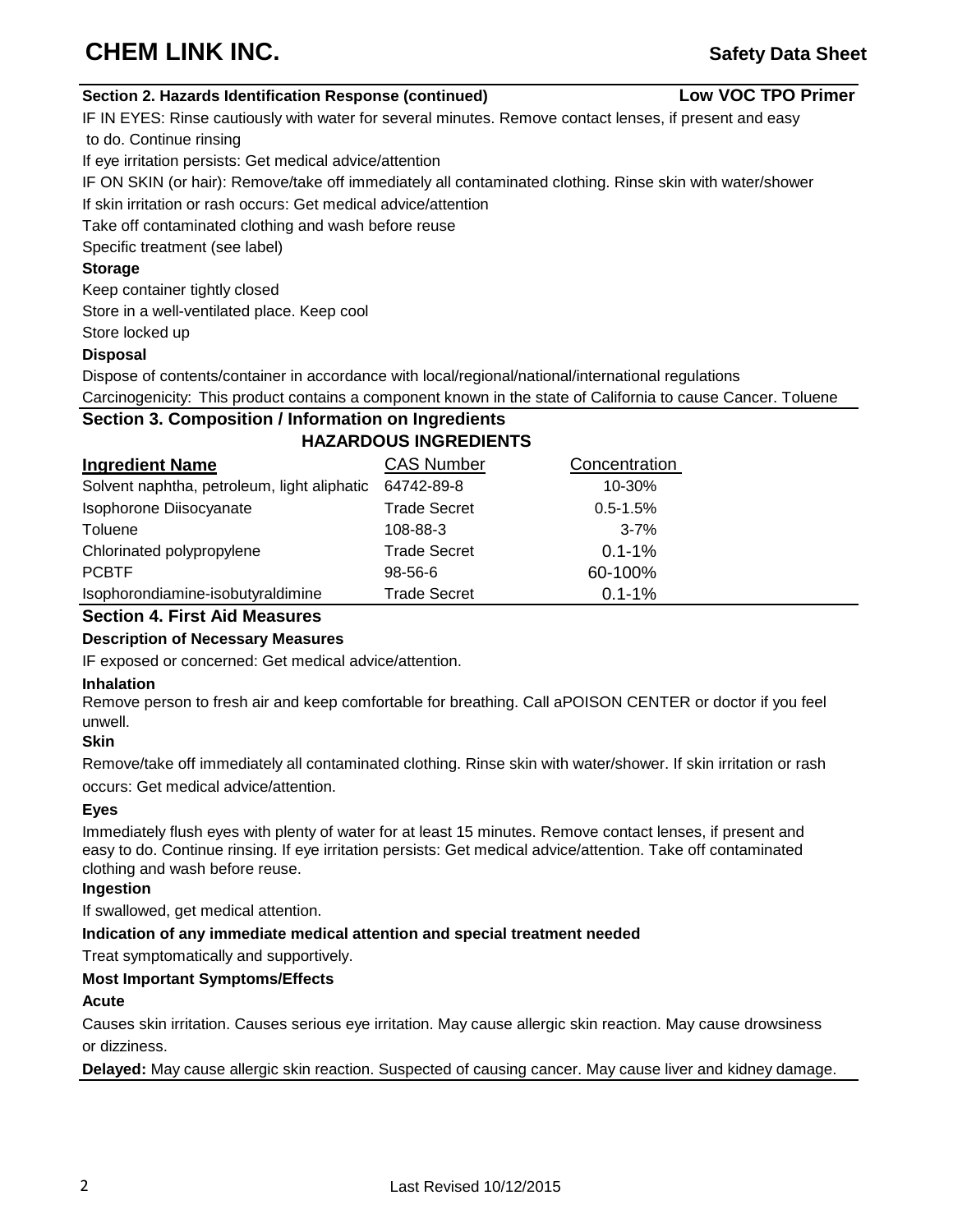# **CHEM LINK INC.** *CHEM LINK INC.*

# **Section 5. Fire Fighting Measures Low VOC TPO Primer**

#### **Extinguishing Media**

**Suitable Extinguishing Media**

Dry chemical, foam or carbon dioxide. Water may be ineffective.

#### **Unsuitable Extinguishing Media**

# Do not use high-pressure water streams.

**Special Hazards Arising from the Chemical**

Flammable liquid and vapor.

#### **Hazardous Combustion Products**

Oxides of carbon, oxides of nitrogen

#### **Fire Fighting Measures**

Move container from fire area if it can be done without risk.

# **Section 6. Accidental release measures**

# **Personal Precautions, Protective Equipment and Emergency Procedures**

Wear personal protective clothing and equipment, see Section 8.

# **Methods and Materials for Containment and Cleaning Up**

Remove all sources of ignition. Avoid breathing vapors. Ventilate the area. Use non-sparking tools. Use clean non-sparking tools to collect absorbed material and place it into loosely-covered metal or plastic containers for later disposal. Large spills: Dike for later disposal. Prevent entry into waterways, sewers, basements, or confined areas.

# **Environmental Precautions**

Avoid release to the environment. Collect spillage.

# **Section 7. Handling and Storage**

|                          | Obtain special instructions before use. Do not handle until all safety precautions have been       |
|--------------------------|----------------------------------------------------------------------------------------------------|
|                          | read and understood. Keep away from heat and ignition sources. When using do not smoke.            |
|                          | Use non-sparking tools. Ground any equipment used in handling. Wash with plenty of soap and        |
| Handling<br>Precautions: | water. Wash contaminated clothing before reuse. KEEP OUT OF REACH OF CHILDREN.                     |
|                          | Keep container tightly closed. Use explosion-proof electrical/ventilating/lighting equipment. Take |
|                          | precautionary measures against static discharge. Do not breathe gas, fumes, vapor, or spray.       |
|                          | Contaminated work clothing should not be allowed out of the workplace.                             |

# **Conditions for Safe Storage, Including any Incompatibilities**

Store in a well-ventilated place. Keep container tightly closed

Keep cool

Store locked up

Keep dry. Keep away from heat and ignition sources. Do not puncture or burn containers, even when empty. Empty containers may contain product residue.

# **Incompatible Materials**

Strong oxidizing agents, acids, bases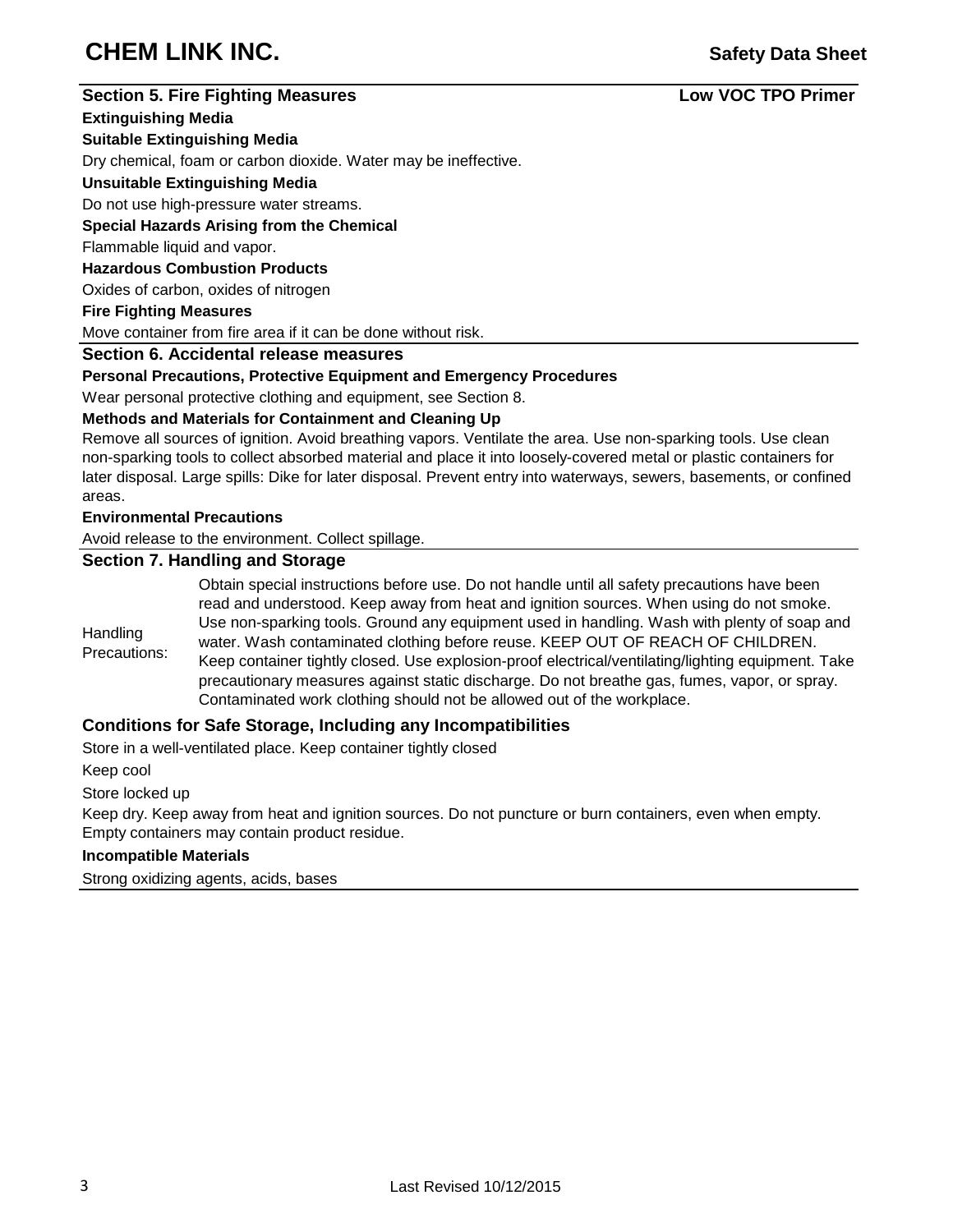**Low VOC TPO Primer**

# **Section 8. Exposure Controls / Personal Protection Component Exposure Limits**

**Toluene** 108-88-3 ACGIH: 20 ppm TWA NIOSH:  $\vert$ 100 ppm TWA; 375 mg/m3 TWA 150 ppm STEL; 560 mg/m3 STEL 500 ppm IDLH Europe:  $\vert$  50 ppm TWA; 192 mg/m3 TWA  $\vert$  100 ppm STEL; 384 mg/m3 STEL Possibility of significant uptake through the skin OSHA (US): 200 ppm TWA 300 ppm Ceiling Mexico:  $\vert$ 50 ppm TWA LMPE-PPT; 188 mg/m3 TWA LMPE-PPT Skin - potential for cutaneous absorption **PCBTF** 98-56-6 ACGIH:  $\vert$  2.5 mg/m3 TWA as F (related to Fluorides) OSHA (US): 2.5 mg/m3 TWA as F; 2.5 mg/m3 TWA dust (related to Fluoride) Mexico: 2.5 mg/m3 TWA LMPE-PPT as F (related to Fluorides)

# **Biological limit value**

There are no biological limit values for any of this product's components.

# **Engineering Controls**

Provide local exhaust ventilation system. Ensure compliance with applicable exposure limits.

# **Individual Protection Measures, such as Personal Protective Equipment**

# **Eye/face protection**

Wear splash resistant safety goggles. Provide an emergency eye wash fountain and quick drench shower in the immediate work area.

# **Skin Protection**

Wear appropriate chemical resistant clothing. Wear protective shoes.

# **Respiratory Protection**

A NIOSH approved air-purifying respirator with an appropriate cartridge or canister may be appropriate under certain circumstances where airborne concentrations are expected to exceed exposure limits.

# **Glove Recommendations**

Wear appropriate chemical resistant gloves.

| <b>Section 9. Physical and Chemical Properties</b> |                       |                                                     |                         |  |  |  |  |  |
|----------------------------------------------------|-----------------------|-----------------------------------------------------|-------------------------|--|--|--|--|--|
| Appearance                                         | thin green liquid     | <b>Physical State</b>                               | liquid                  |  |  |  |  |  |
| Odor                                               | Naphthenic distillate | Color                                               | green                   |  |  |  |  |  |
| <b>Odor Threshold</b>                              | Not available         | рH                                                  | Not available           |  |  |  |  |  |
| <b>Melting Point</b>                               | $-95 °C(-139 °F)$     | <b>Boiling Point</b>                                | 111 - 139 °C(232-259°F) |  |  |  |  |  |
| <b>Freezing point</b>                              | Not available         | <b>Evaporation Rate</b>                             | 1.4                     |  |  |  |  |  |
| <b>Boiling Point Range</b>                         | Not available         | Flammability (solid, gas) Not available             |                         |  |  |  |  |  |
| Autoignition                                       | 246 °C(475°F)         | <b>Flash Point</b>                                  | 4 °C(40°F)              |  |  |  |  |  |
| <b>Lower Explosive Limit</b>                       | 0.9                   | <b>Decomposition</b>                                | Not available           |  |  |  |  |  |
| <b>Upper Explosive Limit</b>                       | 10.5                  | <b>Vapor Pressure</b>                               | $7.4 \text{ mmHg}$      |  |  |  |  |  |
| <b>Vapor Density (air=1)</b>                       | 5.7                   | Specific Gravity (water=1) Not available            |                         |  |  |  |  |  |
| <b>Water Solubility</b>                            | <b>Insoluble</b>      | Partition coefficient: noctanol/water Not available |                         |  |  |  |  |  |
| <b>Viscosity</b>                                   | $<$ 200 cps           | <b>Solubility (Other)</b>                           | Not available           |  |  |  |  |  |
| <b>Density</b>                                     | 1.177                 | <b>VOC</b>                                          | $<$ 250 g/L             |  |  |  |  |  |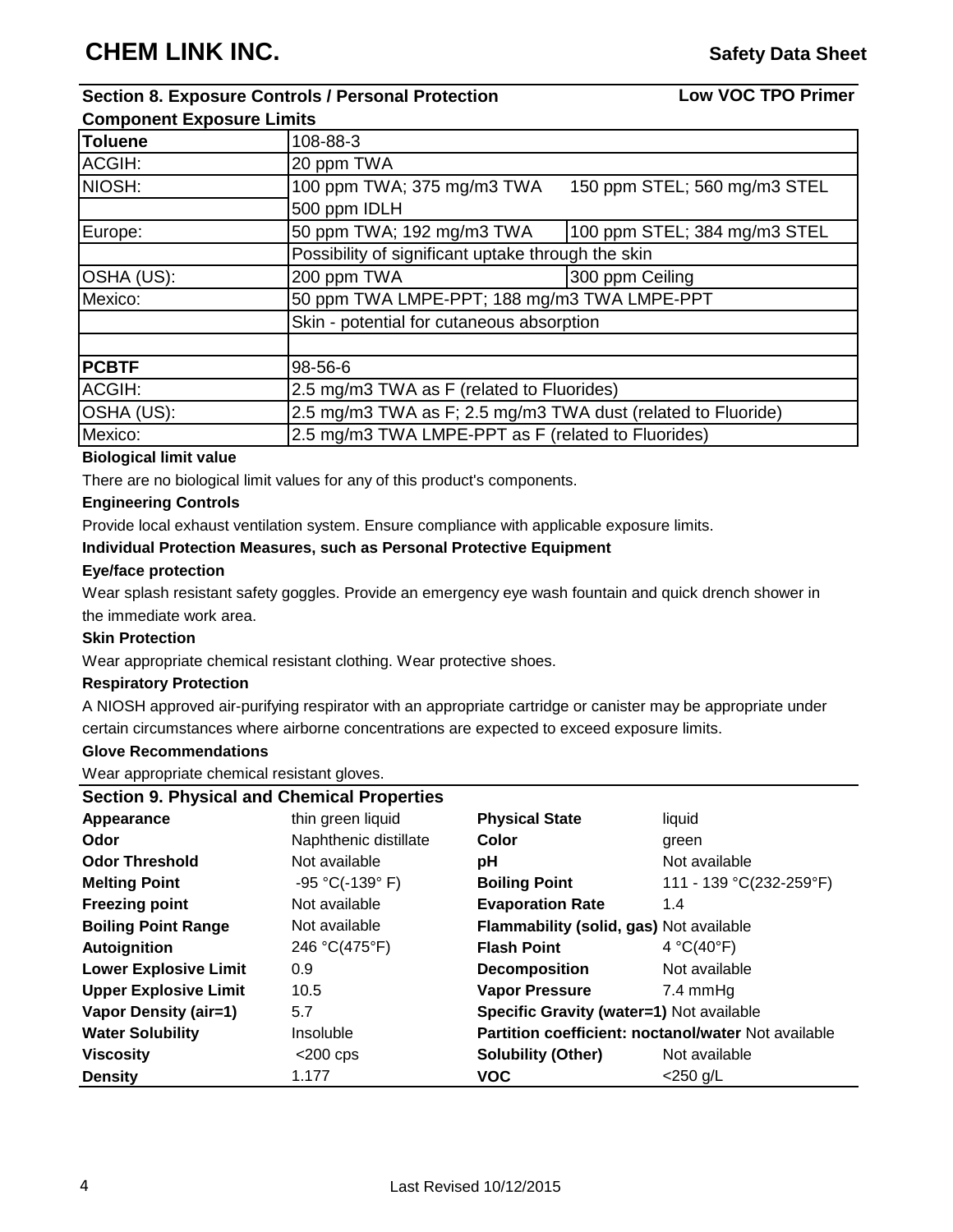# **CHEM LINK INC.** *CHEM LINK INC.*

# **Section 10. Stability and Reactivity Reactivity** No reactivity hazard is expected. **Chemical Stability** Stable under normal conditions of use. **Possibility of Hazardous Reactions** Will not polymerize. **Conditions to Avoid Incompatible Materials** Strong oxidizing agents, acids, bases **Hazardous decomposition products** Oxides of carbon, oxides of nitrogen **Section 11. Toxicological Information Information on Likely Routes of Exposure Inhalation** May cause drowsiness or dizziness. **Skin Contact** Causes skin irritation. **Eye Contact** Causes serious eye irritation. **Ingestion** No information on significant adverse effects. **Acute and Chronic Toxicity Component Analysis - LD50/LC50** The components of this material have been reviewed in various sources and the following selected endpoints are published: Solvent naphtha, petroleum, light aliphatic (64742-89-8) Oral LD50 Rat >2000 mg/kg Dermal LD50 Rat >2000 mg/kg Inhalation Rat >5000 ppm 1 hour Isophorone Diisocyanate (Trade Secret) Oral LD50 Rat >20000 mg/kg Dermal LD50 Rabbit 4000 mg/kg Inhalation LC50 Rat 5 mg/14 h Toluene (108-88-3) Oral LD50 >7000 mg/kg Dermal LD50 12 - 14 g/kg Inhalation LC50 30 mg/L chlorinated homopolymer (Trade Secret) Oral Rat 5000 mg/kg PCBTF (98-56-6) Oral LD50 Rat 13 g/kg Dermal LD50 Rabbit >2 mL/kg Inhalation LC50 Rat 33 mg/L 4 h **Low VOC TPO Primer** Keep away from heat/sparks/open flame/hot surfaces - No smoking. Take action to prevent static discharges. Avoid contact with incompatible materials.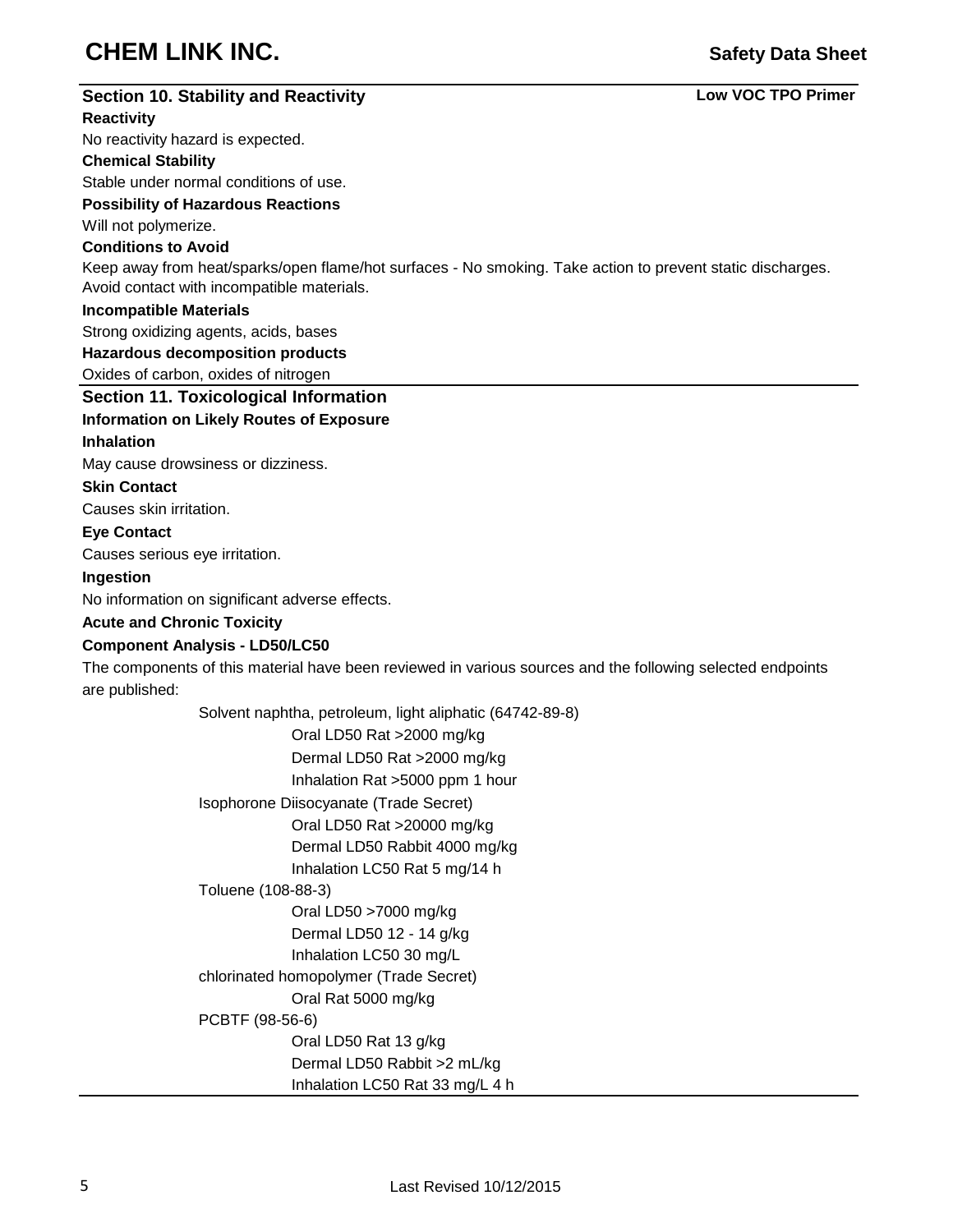# **Section 11. Toxicological Information (continued)**

**Low VOC TPO Primer**

Isophorondiamine-isobutyraldimine (Trade Secret)

Oral Rat 4150 mg/kg [OECD Test Guideline 401]

Dermal Rat >5000 mg/kg [OECDTest Guideline 402]

# **Immediate Effects**

Causes skin irritation. Causes serious eye irritation. May cause drowsiness or dizziness.

May cause allergic skin reaction.

#### **Delayed Effects**

May cause allergic skin reaction. Suspected of causing cancer. May cause liver and kidney damage.

#### **Irritation/Corrosivity Data**

Causes skin and eye irritation.

# **Respiratory Sensitization**

No information available for the product.

#### **Dermal Sensitization**

May cause allergic skin reaction.

| <b>Comonent Carcinogenicity</b> |   |
|---------------------------------|---|
|                                 | . |

| Toluene      | 108-88-3                                                              |
|--------------|-----------------------------------------------------------------------|
| ACGIH:       | A4 - Not Classifiable as a Human Carcinogen                           |
| IARC:        | Monograph 71 [1999]; Monograph 47 [1989] (Group 3 (not classifiable)) |
| <b>PCBTF</b> | 98-56-6                                                               |
| ACGIH:       | A4 - Not Classifiable as a Human Carcinogen (related to Fluorides)    |

#### **Germ Cell Mutagenicity**

No information available for the product.

#### **Tumorigenic Data**

No data available

#### **Reproductive Toxicity**

No information available for the product.

#### **Specific Target Organ Toxicity - Single Exposure**

Central nervous system

#### **Specific Target Organ Toxicity - Repeated Exposure**

Prolonged exposure may cause liver and kidney damage.

#### **Aspiration hazard**

No information available for the product.

#### **Medical Conditions Aggravated by Exposure**

May cause allergic skin reaction.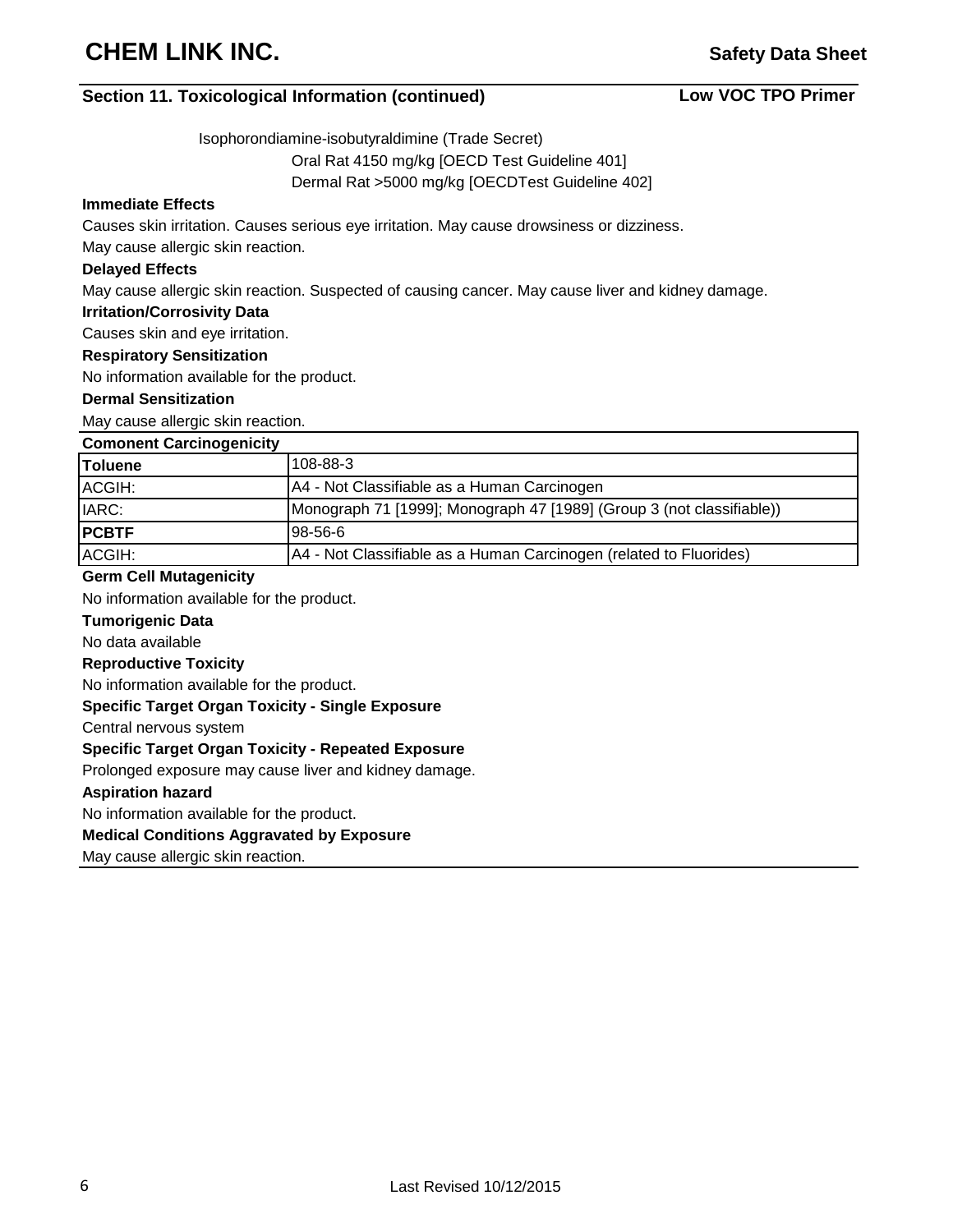# **Section 12. Ecological Information**

**Low VOC TPO Primer**

| No known applicable information.               |                                                                                                                                                                                                                                                                                                                                                                                                                                                                                                                                                              |
|------------------------------------------------|--------------------------------------------------------------------------------------------------------------------------------------------------------------------------------------------------------------------------------------------------------------------------------------------------------------------------------------------------------------------------------------------------------------------------------------------------------------------------------------------------------------------------------------------------------------|
| Solvent naphtha, petroleum, light<br>aliphatic | 64742-89-8                                                                                                                                                                                                                                                                                                                                                                                                                                                                                                                                                   |
| Algae                                          | EC50 72 h Pseudokirchneriella subcapitata 4700 mg/L IUCLID                                                                                                                                                                                                                                                                                                                                                                                                                                                                                                   |
| <b>Isophorone Diisocyanate</b>                 | <b>Trade Secret</b>                                                                                                                                                                                                                                                                                                                                                                                                                                                                                                                                          |
| Fish                                           | LC50 96 h Oncorhynchus mykiss 9.22 mg/L                                                                                                                                                                                                                                                                                                                                                                                                                                                                                                                      |
| Invertebrate                                   | EC50 48 h Daphnia magna 6.14 mg/L IUCLID                                                                                                                                                                                                                                                                                                                                                                                                                                                                                                                     |
| <b>Toluene</b>                                 | 108-88-3                                                                                                                                                                                                                                                                                                                                                                                                                                                                                                                                                     |
| Fish                                           | LC50 96 h Pimephales promelas 15.22 - 19.05 mg/L [flow-through]<br>$(1$ day old);<br>LC50 96 h Pimephales promelas 12.6 mg/L [static];<br>LC50 96 h Oncorhynchus mykiss 5.89 - 7.81 mg/L [flow-through];<br>LC50 96 h Oncorhynchus mykiss 14.1 - 17.16 mg/L [static];<br>LC50 96 h Oncorhynchus mykiss 5.8 mg/L [semi-static];<br>LC50 96 h Lepomis macrochirus 11 - 15 mg/L [static];<br>LC50 96 h Oryzias latipes 54 mg/L [static];<br>LC50 96 h Poecilia reticulata 28.2 mg/L [semi-static];<br>LC50 96 h Poecilia reticulata 50.87 - 70.34 mg/L [static] |
| Algae                                          | EC50 96 h Pseudokirchneriella subcapitata >433 mg/L IUCLID;<br>EC50 72 h Pseudokirchneriella subcapitata 12.5 mg/L [static] EPA                                                                                                                                                                                                                                                                                                                                                                                                                              |
| Invertebrate                                   | EC50 48 h Daphnia magna 5.46 - 9.83 mg/L [static] EPA;<br>EC50 48 h Daphnia magna 11.5 mg/L IUCLID                                                                                                                                                                                                                                                                                                                                                                                                                                                           |
| <b>PCBTF</b>                                   | 98-56-6                                                                                                                                                                                                                                                                                                                                                                                                                                                                                                                                                      |
| Invertebrate                                   | EC50 48 h Daphnia magna 3.68 mg/L [static] IUCLID                                                                                                                                                                                                                                                                                                                                                                                                                                                                                                            |

# **Section 13. Disposal Considerations**

Dispose of contents/container in accordance with local/regional/national/international regulations. Subject to disposal regulations: U.S. EPA 40 CFR 262. Hazardous Waste Number(s): D001.

#### **Section 14. Transport Information US DOT Information:**

**Shipping Name:**ADHESIVES **Hazard Class:** 3 **UN/NA #:** UN1133 **Packing Group:** II **Required Label(s):** 3

**IATA Information: Shipping Name:**ADHESIVES **Hazard Class:** 3 **UN#:** UN1133 **Packing Group:** II **Required Label(s):** 3

**TDG Information: Shipping Name:**ADHESIVES **Hazard Class:** 3 **UN#:** UN1133 **Packing Group:** II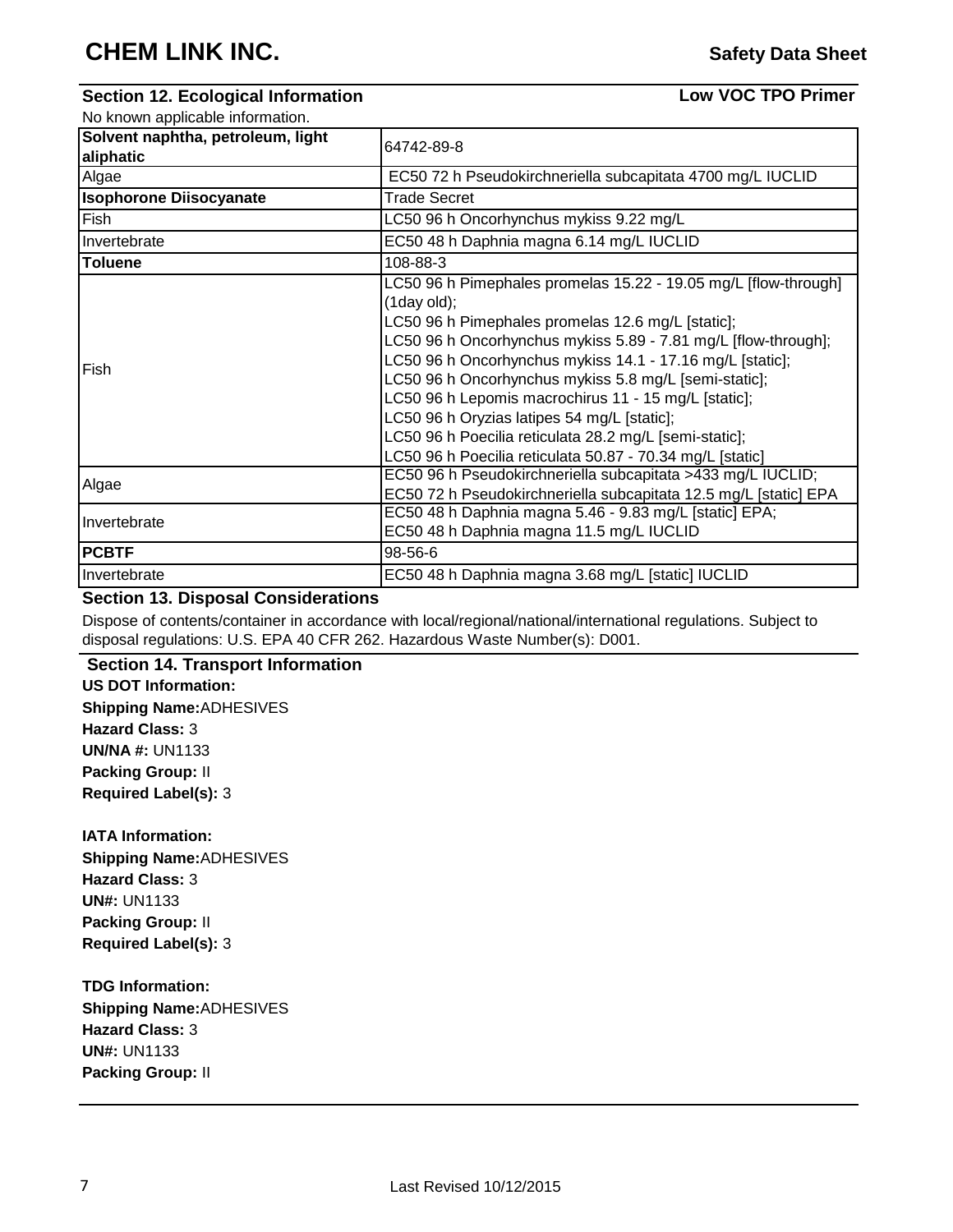# **Section 15. Regulatory Information**

#### **U.S. Federal Regulations**

#### **This material contains one or more of the following chemicals required to be identified under SARA**

Section 302 (40 CFR 355 Appendix A), SARA Section 313 (40 CFR 372.65), CERCLA (40 CFR 302.4),

TSCA 12(b), and/or require an OSHA process safety plan.

| <b>Toluene</b> | $108 - 88 - 3$                                                        |
|----------------|-----------------------------------------------------------------------|
| TSCA 12 b      | Section 4.1 % de minimus concentration (related to Hydrocarbons, C>4) |
| <b>PCBTF</b>   | 198-56-6                                                              |
| TSCA 12 b      | Invertebrate: EC50 48 h Daphnia magna 3.68 mg/L IUCLID                |

#### **SARA Section 311/312 (40 CFR 370 Subparts B and C)**

#### **Acute Health:** Yes **Chronic Health:** Yes **Fire:** Yes **Pressure:** No **Reactivity:** No

#### **U.S. State Regulations**

The following components appear on one or more of the following state hazardous substances lists:

| ∽<br>Component                     | $\sim$ ^ $\sim$<br>UAJ | rΛ<br>◡◠          | <b>MA</b> | <b>MN</b> | NJ. | DΔ  |
|------------------------------------|------------------------|-------------------|-----------|-----------|-----|-----|
| $\overline{\phantom{a}}$<br>oluene | 08-88-3                | ∨es               | Yes       | Yes       | Yes | Yes |
| IDOR.<br>T<br>◡◻▮                  | 98-56-6                | $V_{\mathsf{e}s}$ | <b>No</b> | Yes       | Yes | Yes |

The following statement(s) are provided under the California Safe Drinking Water and Toxic Enforcement Act of 1986 (Proposition 65):

WARNING! This product contains a chemical known to the state of California to cause

reproductive/developmental effects

| Toluene | $108 - 88 - 3$                                  |
|---------|-------------------------------------------------|
|         | Repro/Dev. Tox Developmental toxicity, 1/1/1991 |

# **Canadian WHMIS Ingredient Disclosure List (IDL)**

Components of this material have been checked against the Canadian WHMIS Ingredients Disclosure List. The List is composed of chemicals which must be identified on MSDSs if they are included in products which meet WHMIS criteria specified in the Controlled Products Regulations and are present above the threshold limits listed on the IDL

**Toluene** 108-88-3 1%

# **Component Analysis - Inventory**

Solvent naphtha, petroleum, light aliphatic (64742-89-8)

| lus | СA         | PН<br><b>IEL</b><br>AU          | IP.<br><b>ENCS</b> | JP-<br><b>ISHL</b> | IKR-<br><b>KECI/KECL</b> | KR-<br><b>TCCA</b> | <b>CN</b> | NZ  | <b>IMX</b> |
|-----|------------|---------------------------------|--------------------|--------------------|--------------------------|--------------------|-----------|-----|------------|
| Yes | <b>DSL</b> | <b>IEIN</b><br>'Yes  No<br>`Yes |                    | No                 | Yes                      | !No                | Yes       | Yes | Yes        |

#### Isophorone Diisocyanate (Trade Secret)

| <b>US</b> | CА  | <b>IEU</b><br>AU                | $_{\odot}$ $_{\rm{IPH}}$ JP-<br><b>ENCS</b> | IP-<br><b>ISHL</b> | <b>IKR-</b><br><b>KECI/KECL</b> | KR-<br><b>TCCA</b> | <b>CN</b> | <b>NZ</b> | <b>MX</b> |
|-----------|-----|---------------------------------|---------------------------------------------|--------------------|---------------------------------|--------------------|-----------|-----------|-----------|
| Yes       | DSL | `Yes  No<br><b>EIN</b><br>`Yes⊤ |                                             | <b>No</b>          | Yes                             | <b>INo</b>         | Yes       | Yes       | Yes       |

#### Toluene (108-88-3)

| <b>US</b> | СA  | PHI<br>.EU<br>AU    | ,JP-<br><b>ENCS</b> | .IP-<br><b>ISHL</b> | IKR-<br><b>KECI/KECL</b> | KR-<br><b>TCCA</b> | <b>CN</b> | NZ  | <b>IMX</b> |
|-----------|-----|---------------------|---------------------|---------------------|--------------------------|--------------------|-----------|-----|------------|
| Yes       | DSL | <b>EIN</b><br>`Yes⊺ | `Yes  Yes ∶         | No                  | Yes                      | 'No                | Yes       | Yes | Yes        |

# Chlorinated polypropylene (Trade Secret)

| <b>US</b> | СA  | JIPHUP-<br>'EL<br>AU              | <b>IENCS</b> | JP-<br><b>ISHL</b> | KR-<br><b>KECI/KECL</b> | KR-<br><b>TCCA</b> | CΝ  | NZ  | <b>IMX</b> |
|-----------|-----|-----------------------------------|--------------|--------------------|-------------------------|--------------------|-----|-----|------------|
| Yes       | DSL | 'No<br>`Yes :<br>Yes <sub>1</sub> | <b>Yes</b>   | <b>No</b>          | Yes                     | <b>No</b>          | Yes | Yes | <b>INo</b> |